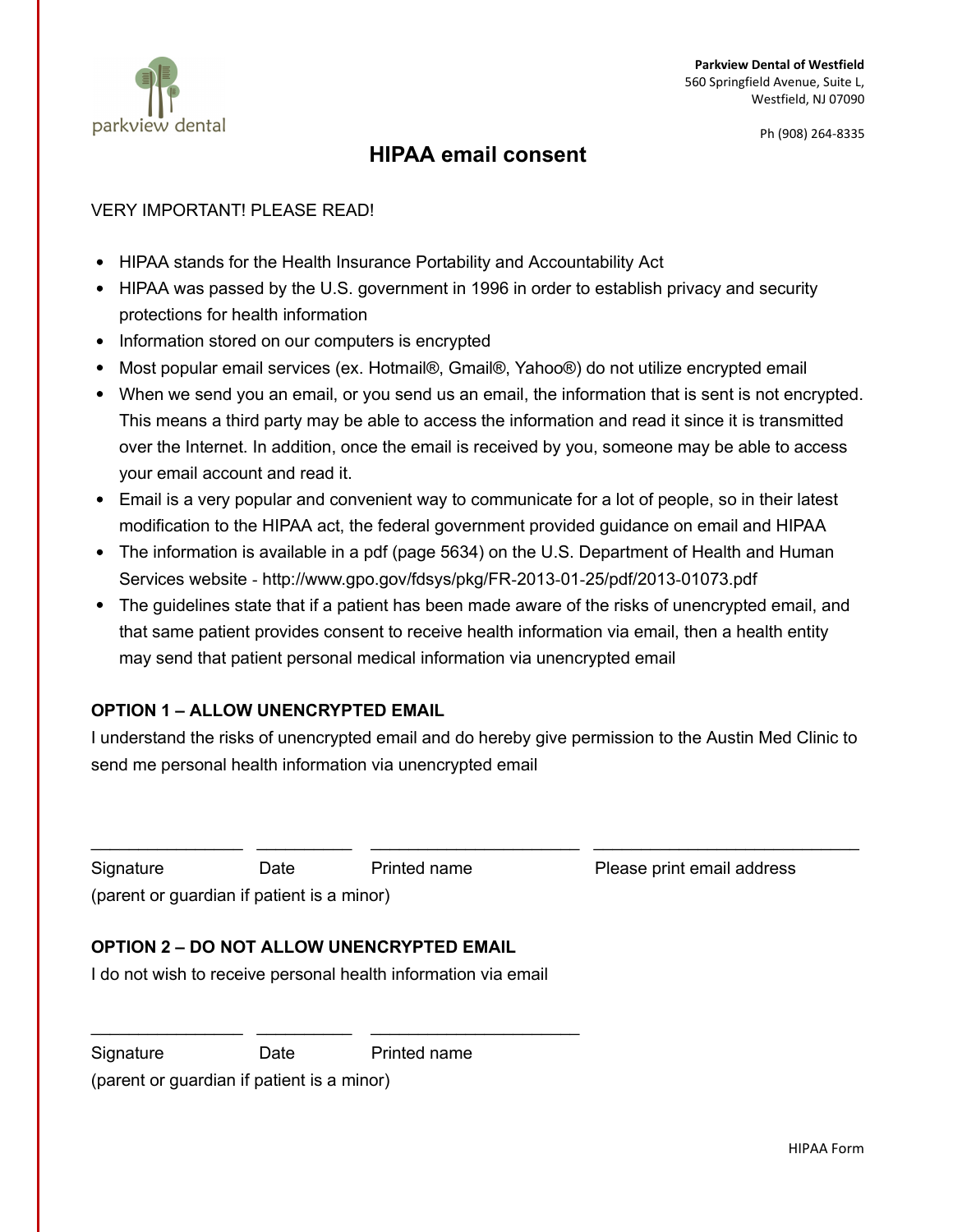

Ph (908) 264-8335

# Acknowledgement of Receipt of Notice of Privacy Practices

Patient Name: **Example 20** 

State and federal laws require us to maintain the privacy of your health information and to inform you about our privacy practices by providing you with a Notice of Privacy Practices. Our Notice is available online. If you prefer a paper copy, please ask a team member for a copy of our Notice.

I acknowledge that a copy of this office's Notice of Privacy Practices has been made available to me. I have been given the opportunity to ask any questions I may have regarding this Notice.

 $\mathcal{L}_\mathcal{L} = \mathcal{L}_\mathcal{L} = \mathcal{L}_\mathcal{L} = \mathcal{L}_\mathcal{L} = \mathcal{L}_\mathcal{L} = \mathcal{L}_\mathcal{L} = \mathcal{L}_\mathcal{L} = \mathcal{L}_\mathcal{L} = \mathcal{L}_\mathcal{L} = \mathcal{L}_\mathcal{L} = \mathcal{L}_\mathcal{L} = \mathcal{L}_\mathcal{L} = \mathcal{L}_\mathcal{L} = \mathcal{L}_\mathcal{L} = \mathcal{L}_\mathcal{L} = \mathcal{L}_\mathcal{L} = \mathcal{L}_\mathcal{L}$ 

Signature **Date** 

---------------------------FOR OFFICE USE ONLY-----------------------

We attempted to obtain written acknowledgement of receipt of our Notice of Privacy Practices, but acknowledgement could not be obtained because:

 $\Box$  Individual refused to sign

 $\Box$  Communication barriers prohibited obtaining the acknowledgement

 $\Box$  An emergency situation prevented us from obtaining the acknowledgement

□ Other (Please Specify)